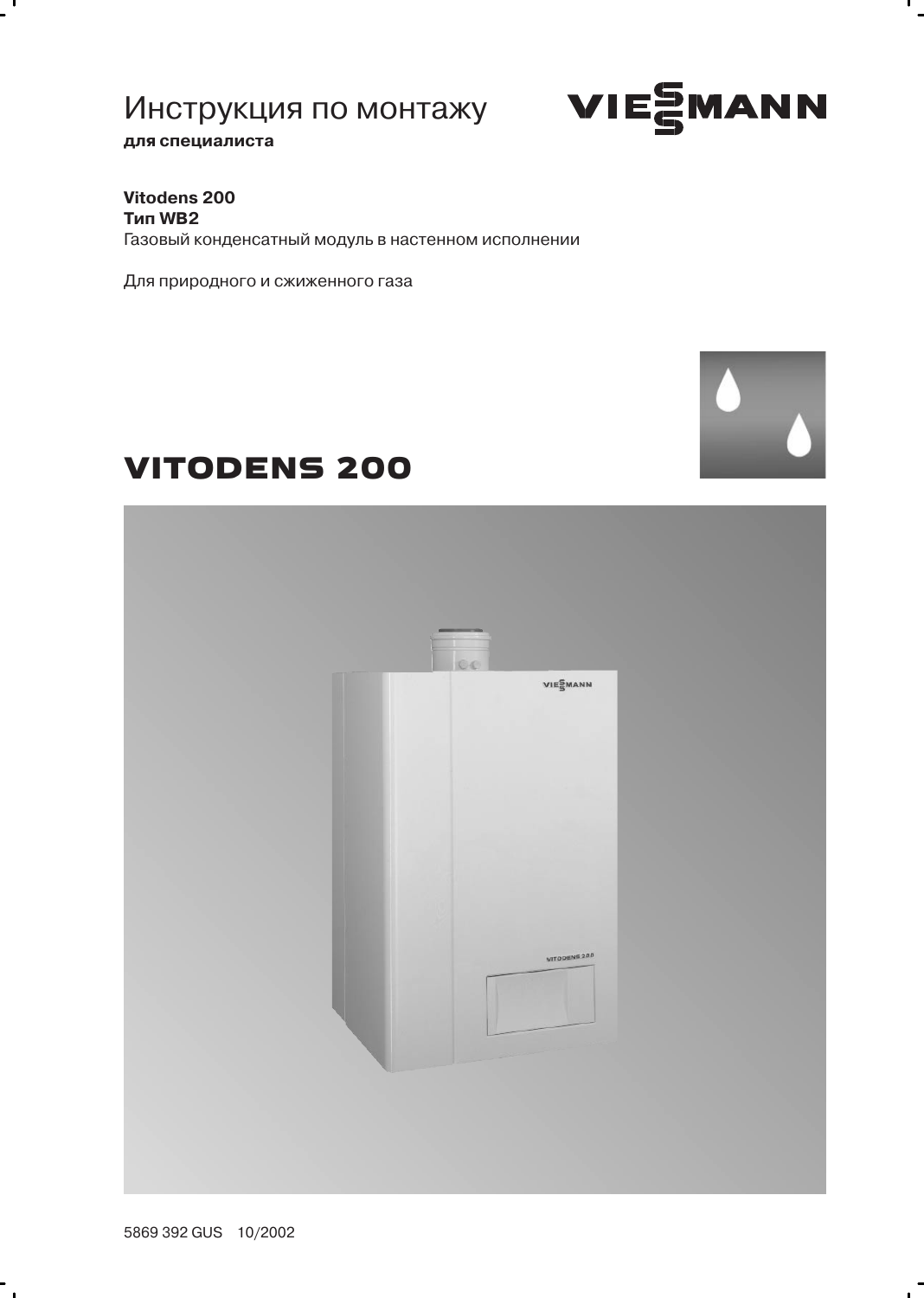### Указания по технике безопасности

Во избежание опасностей, физического и материального ушерба просим строго придерживаться данных указаний по технике безопасности.

#### Правила техники безопасности

Монтаж, первичный ввод в эксплуатацию, осмотр, техническое обслуживание и ремонт должны выполняться уполномоченным квалифицированным персоналом (фирмой по отопительной технике или монтажной организацией, работающей на договорных началах).

Необходимо придерживаться соответствующих правил техники безопасности по DIN, EN, DVGW, TRGI, TRF и VDE. См. также листок "Правила техники безопасности" в папке "Документация по проектированию Vitotec".

Перед проведением работ на приборе/ отопительной установке их необходимо обесточить (например, вывернув отдельный предохранитель или выключив главный выключатель) и принять меры по предотвращению их повторного включения.

Закрыть запорный газовый кран и предохранить его от случайного открытия.

#### Работы на газопроводке

должны выполняться только слесарем, получившим допуск от ответственной газоснабжающей организации. Выполнить работы по вводу в эксплуатацию газовой установки, предписанные TRGI или TRF!

#### ∧ Указание по технике безопасности!

Этим словом выделяется информация, учет которой важен для обеспечения безопасности людей и сохранности материальных ценностей.

### Информация об изделии

#### Vitodens 200 **Тип WB2**

Предварительно настроен на эксплуатацию на природном газе Е или сжиженном газе Р.

Исполнение для природного газа Е можно с помощью набора сменных жиклеров переналадить на природный газ LL.

Исполнение для сжиженного газа Р можно с помощью набора сменных жиклеров переналадить на природный газ Е или LL.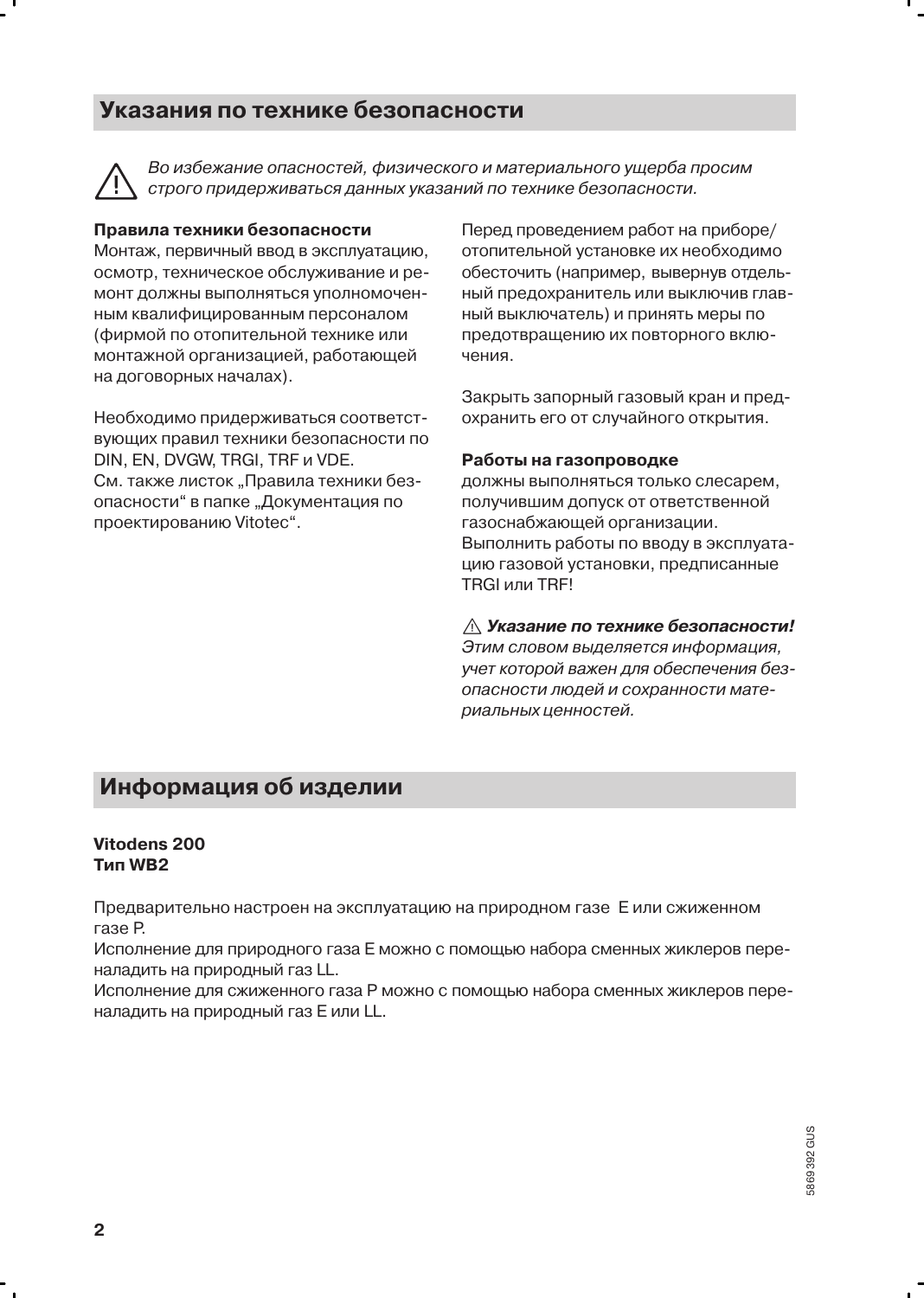#### Подготовка к монтажу водогрейного котла



#### Условные обозначения

- ADG Расширительный сосуд
- GA Патрубок подключения газа R 3/4 **HR** Патрубок обратной магистрали
- отопительного контура G 11/2 **HV**
- Патрубок подающей магистрали отопительного контура G 11/2
- **SIV** Предохранительный клапан
- 1. Подготовить подключения на стороне водяного контура. Промыть отопительную установку.
- 2. Подготовить подключение газа согласно Предписаниям TRGI или TRF.
- SRL Патрубок обратного трубопровода емкостного водонагревателя G 11/2
- **SVL** Патрубок подающего трубопровода емкостного водонагревателя G 11/2

\*1 Рекомендация

- 3. Подготовить электрические подклю-ЧАНИЯ
	- Кабель питания от электросети: NYM-J  $3 \times 1.5$  MM<sup>2</sup>.
	- Кабели для принадлежностей: для внешних подключений - NYM с нужным числом жил.
	- Все кабели должны выступать из стены в зоне " $\Theta$ " на 1200 мм.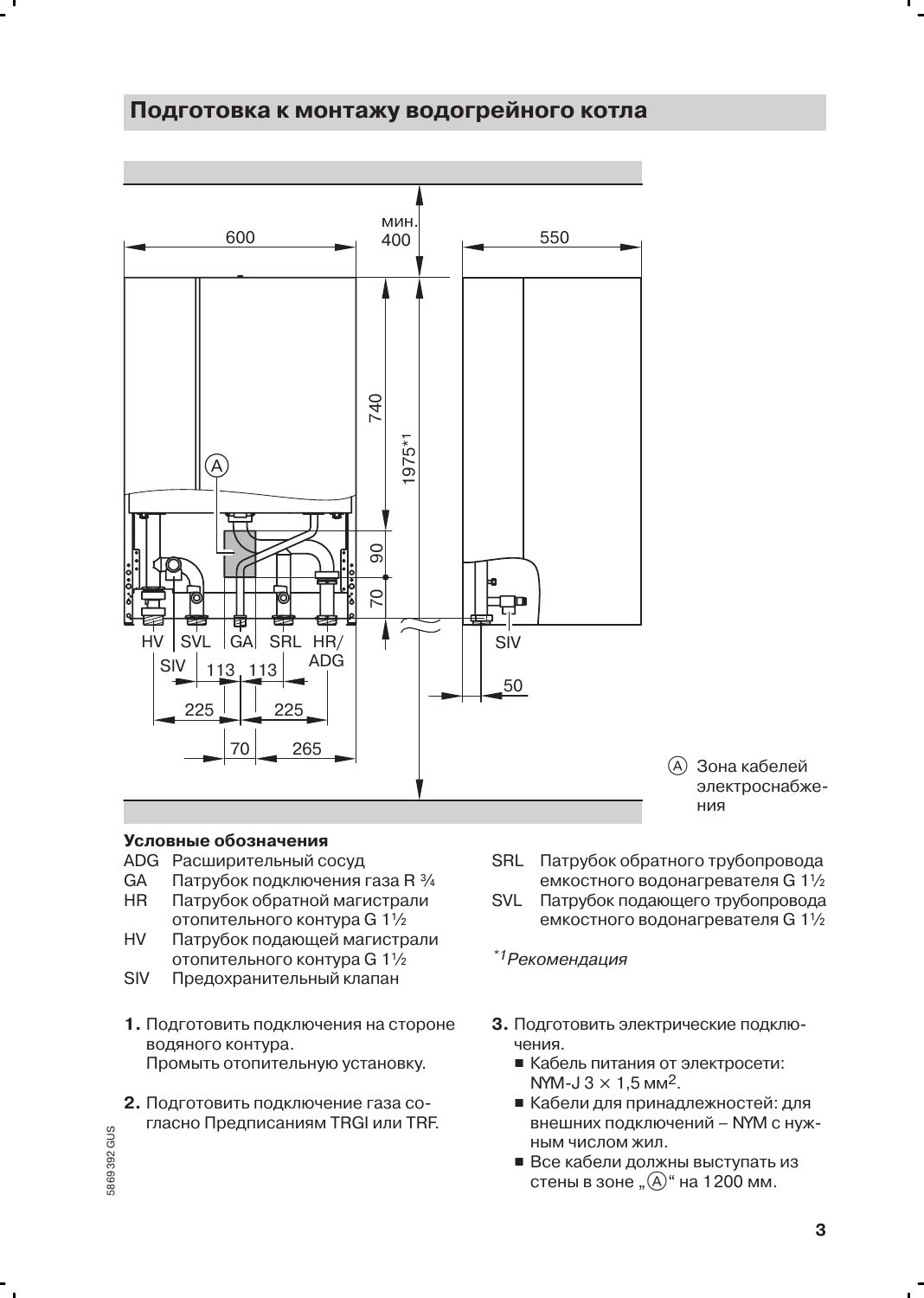### Иллюстрация к монтажу водогрейного котла

### Монтаж стеновой консоли

#### Указание!

Прилагаемые винты и дюбеля пригодны только для бетона. При использовании других строительных материалов применять крепежный материал в расчете на несущую способность 110 кг.



- (A) Базовая точка верхней кромки водогрейного котла
- **(B) Монтажный шаблон (прилагается к водогрейному котлу)**
- © Верхняя кромка готового пола

 $*1$ Рекомендация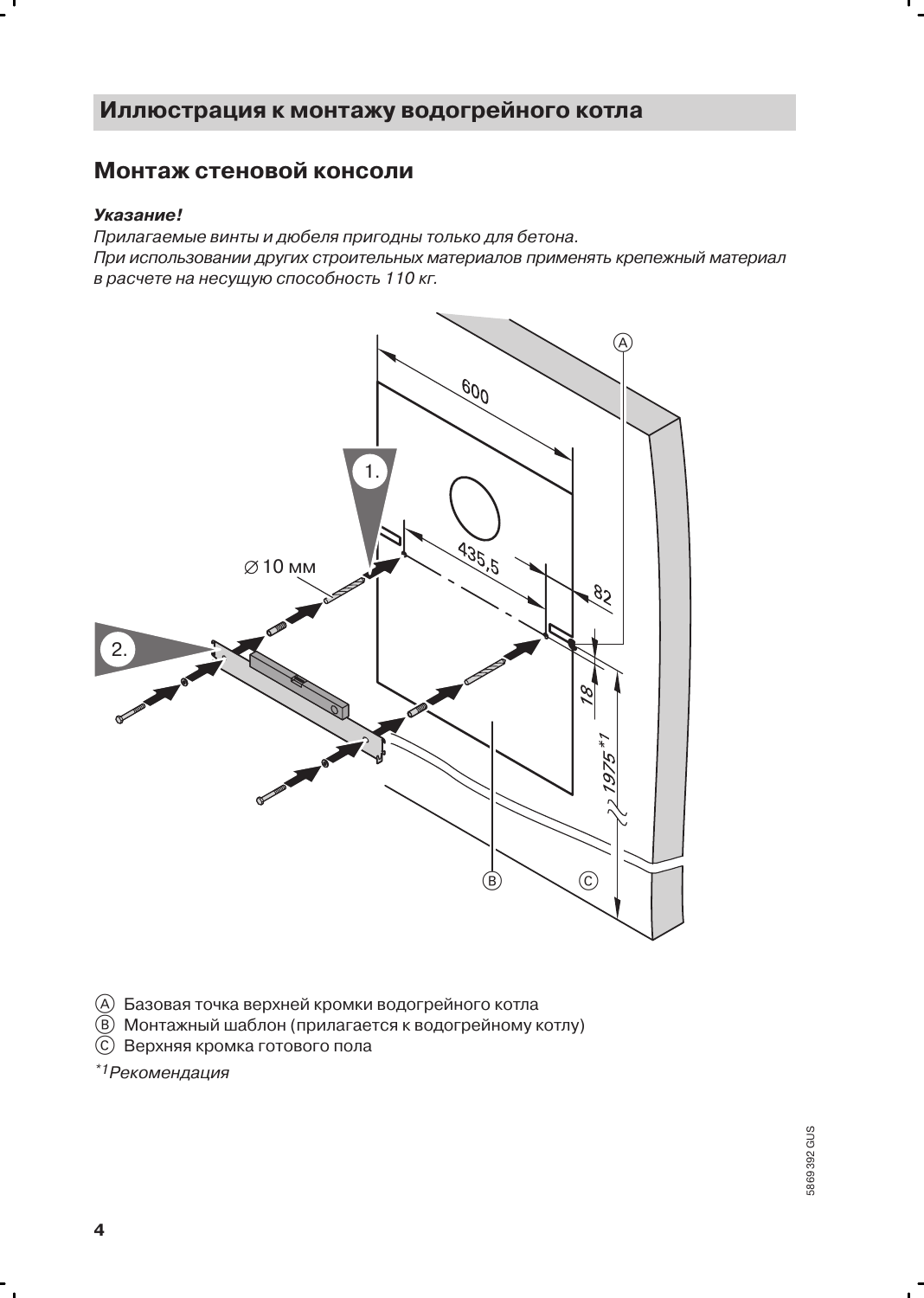## Монтаж водогрейного котла и подключение на стороне греющего контура

Навесить водогрейный котел на стеновую консоль и подключить на стороне греющего контура



Подключить водогрейный котел к приобретаемым отдельно трубопроводам.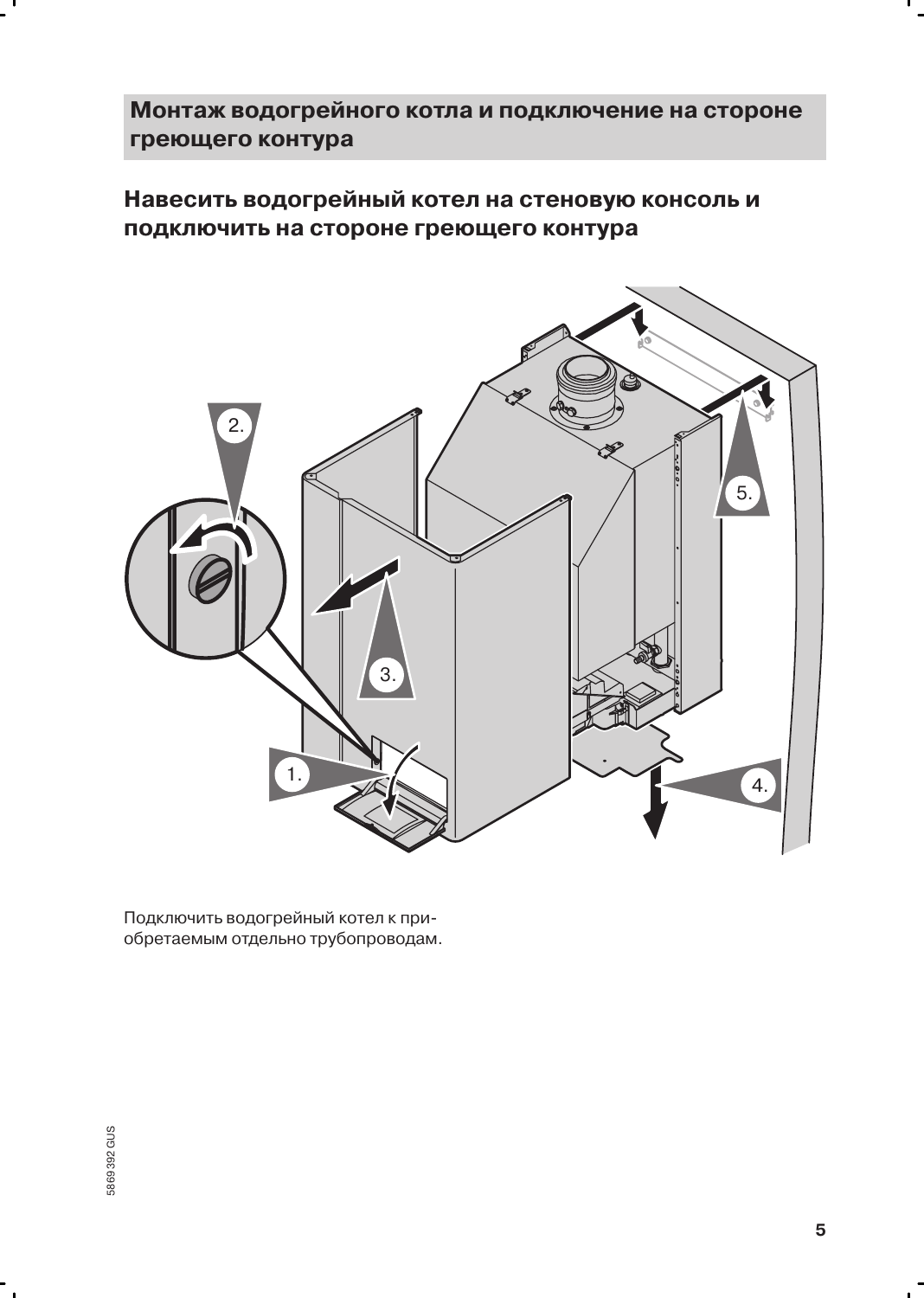### Подключение газа



**GA** Патрубок подключения газа

Переналадка на другой вид газа: Инструкция по монтажу газовых диафрагм

#### Указание по эксплуатации на сжиженном газе!

При монтаже водогрейных котлов в помещениях, расположенных ниже уровня поверхности земли. мы рекомендуем установить внешний защитный магнитоуправляемый вентиль вместе с адаптером (номер заказа 7404 582).

- 1. Смонтировать запорный газовый кран.
- 2. Провести испытание на герметичность.

#### ∆ Указание по технике безопасности!

Максимальное испытательное избыточное давление 150 мбар.

Если для поиска течей требуется повышенное давление, то надо отсоединить от магистрали водогрейный котел и газовую арматуру (разъединением резьбового соединения).

3. Удалить воздух из линии подачи газа.

### Подключение конденсатного контура



Трубопровод для отвода конденсата подключать к канализационной сети с созданием уклона и вантуза.

### Присоединение газохода

Подключение на стороне газохода: Инструкция по монтажу системы отвода отходящих газов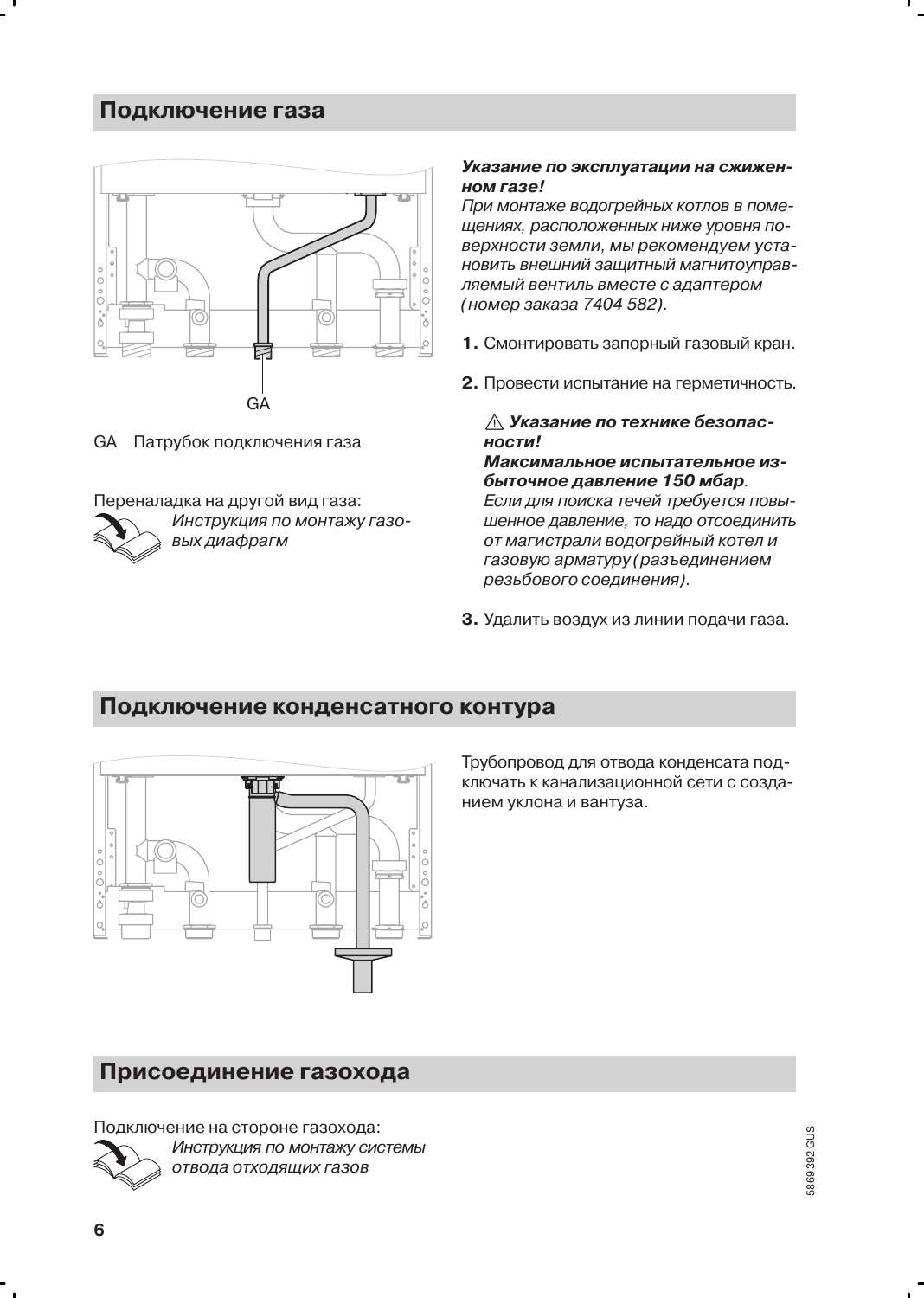### Электрические подключения

### Прокладка соединительных кабелей

#### $\triangle$  Указание по технике безопасности!

При прокладке и закреплении соединительных кабелей монтажной фирмой следить за тем, чтобы не превышалась максимальная допустимая температура кабелей.

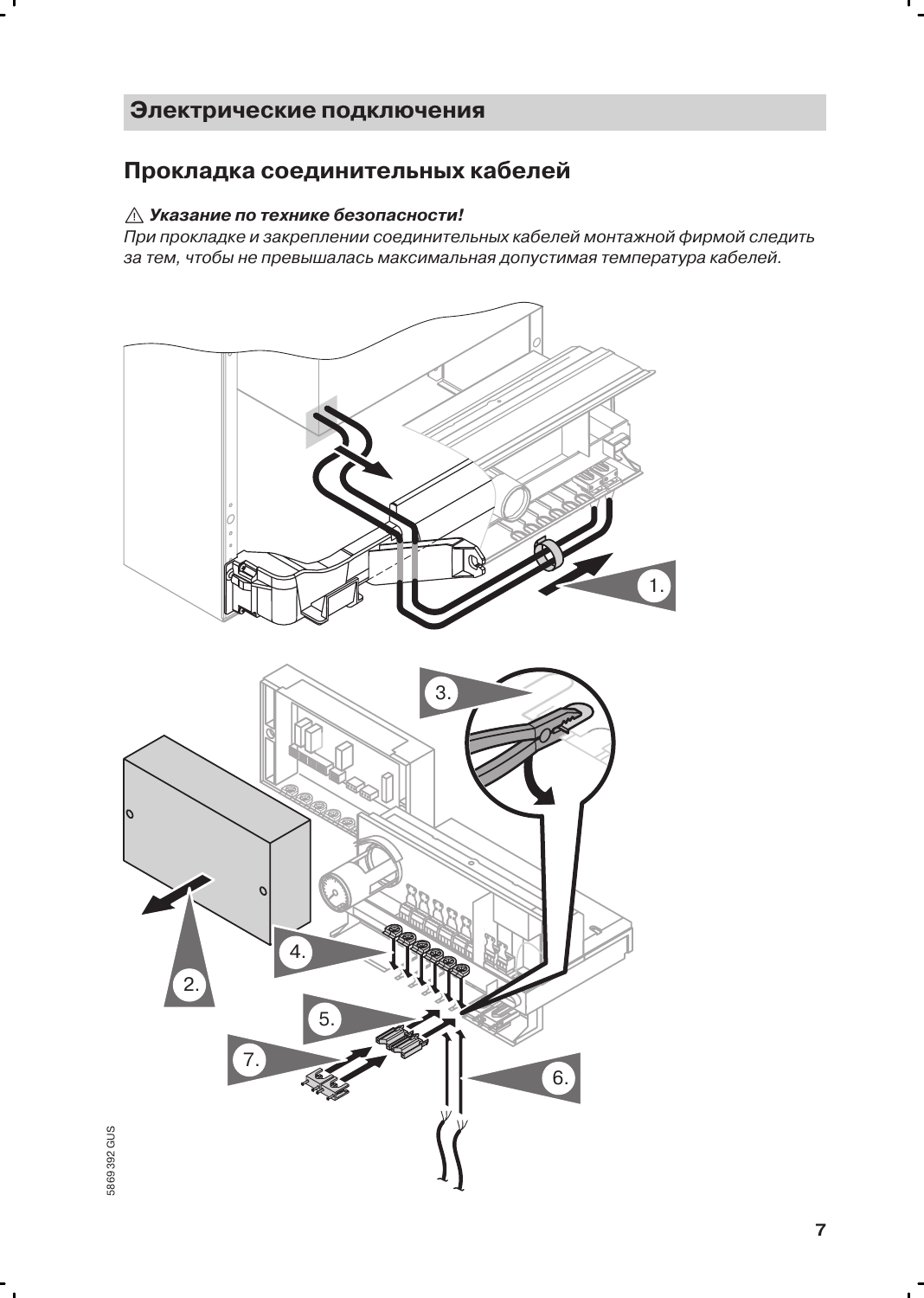#### Общая схема электрических подключений

#### Указание по присоединению принадлежностей



- 1

При подключении придерживаться отдельных инструкций по монтажу, прилагаемых к соответствующим принадлежностям.



 $\sim$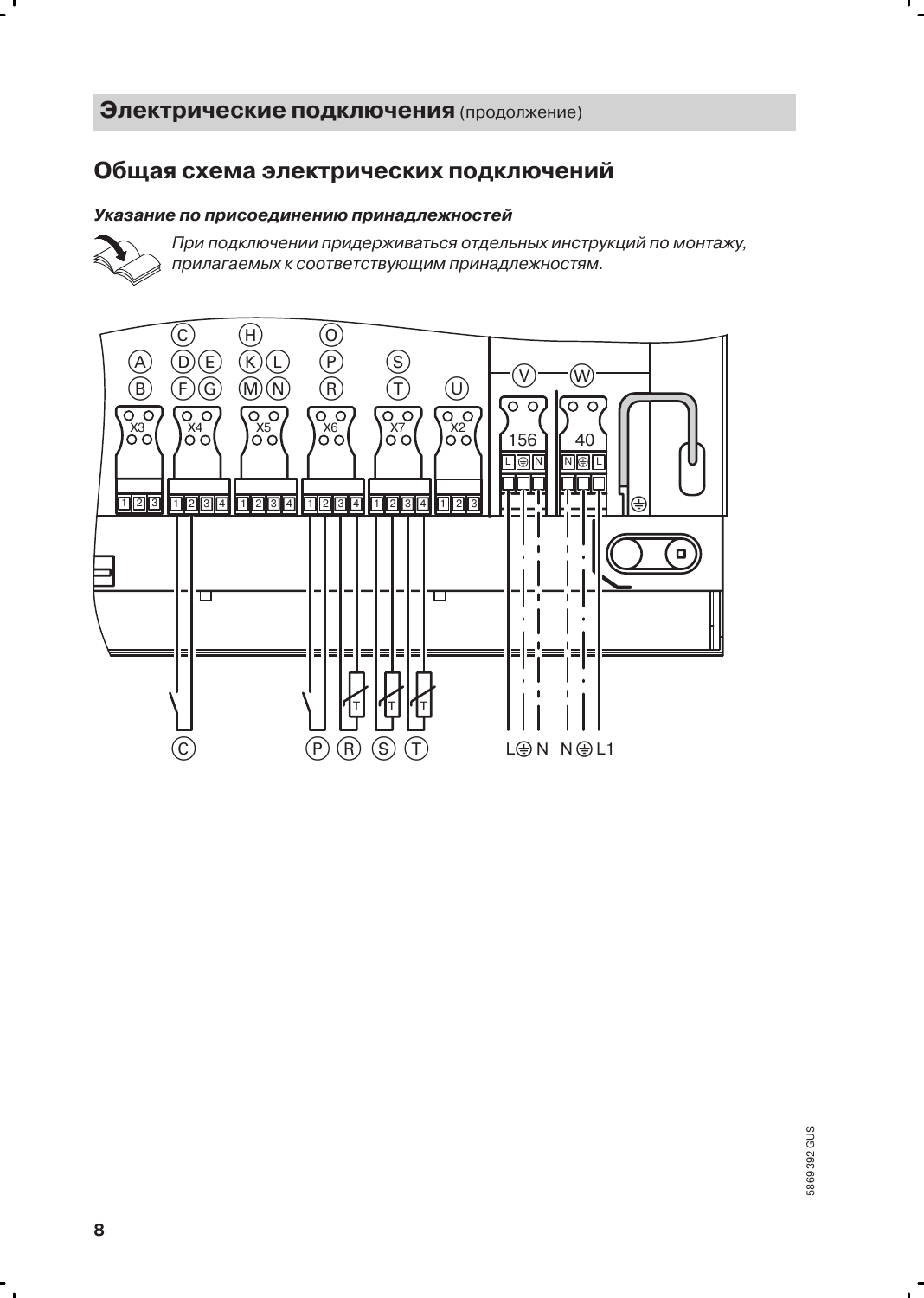- (A) Устройство дистанционного управления WS/RS
- (B) Программный терморегулятор М
- (C) Внешнее переключение программы управления/внешнее включение тепловой нагрузки
	- удалить перемычку
	- изменение кодовых адресов при функции внешнего включения тепловой нагрузки см. в инструкции по сервисному обслуживанию
	- $\blacksquare$  допустимая нагрузка 10 мА при 24 В-
- (D) Программный терморегулятор F<sup>\*3</sup>
- (E) Каскадный контроллер<sup>\*3</sup>
- (F) Общий сигнал "ОТКАЗ"\*1
- **G** Программный терморегулятор А<sup>\*3</sup>
- (H) Блок управления приводом смесителя
- $(R)$  Vitocom 100
- (L) Vitotronic 050<sup>\*2</sup>
- (M) Solartrol<sup>\*2</sup>
- (N) Vitocom 200/300<sup>\*2</sup>
- (0) Настенная панель<sup>\*3</sup>
- (P) Внешняя блокировка<sup>\*3</sup>
	- Перестановку вставной перемычки "Х6" и кодовые адреса см. в Инструкции по сервисному обслуживанию.
- (R) Датчик наружной температуры (жилы можно менять местами) Место установки:
	- северная или северо-западная стена.
		- 2 2,5 м над уровнем земли, а если здание многоэтажное - в верхней половине второго этажа
	- Не устанавливать датчик над окнами, дверями и вытяжными отверстиями.
	- Не устанавливать датчик непосредственно под балконом или водосточным желобом.
	- Не заштукатуривать!

Подключение:

Подключение производится двухжильным медным кабелем длиной до 35 м с поперечным сечением жилы 1,5 мм<sup>2</sup>

- (S) Датчик температуры емкостного водонагревателя
- (Т) Датчик температуры подачи гидравлического разделителя
- (U) Внеш. предохранительный клапан для сжиженного газа/блокировки вытяжных устройств<sup>\*1, \*3</sup>
- (V) Присоединение к сети для принадлежностей (230 В~ 50 Гц)
- (W) Присоединение к сети (230 В∼ 50 Гц) (см. стр. 11)

 $^{\ast}$ 1 Для подсоединения необходим адаптер электрических подключений. номер заказа 7404 582. Прямое подключение не допускается.

 $*$ 2 Подключение через телекоммуникационную шину Viessmann 2-Draht-BUS.

\*<sup>3</sup>Подключение только в альтернативном порядке.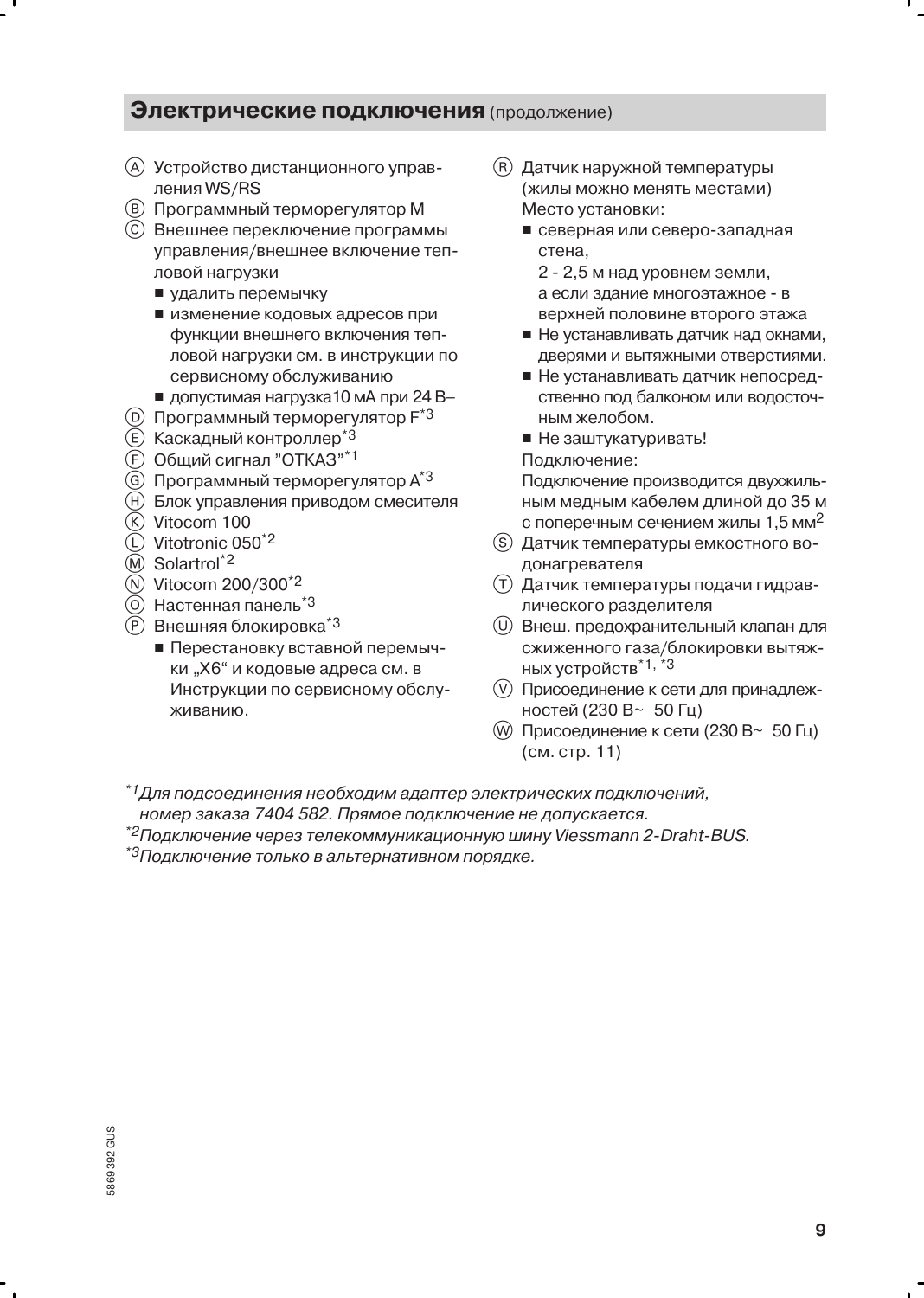

### Подключение циркуляционных насосов

- (A) Циркуляционный насос или насос котлового контура
- (В) Циркуляционный насос отопительного контура
- (С) Циркуляционный насос греющего контура емкостного водонагревателя
- **D** Присоединение к сети (230 В~ 50 Гц)
- Циркуляционный насос отопительного контура (поставка в качестве принадлежности)

#### Циркуляционный насос греющего контура емкостного водонагревателя

#### Циркуляционный насос или насос котлового контура

(E) Двигатель вентилятора (горелка)

котлового контура

**(H)** Кабель управления

(F) Порт шины для подключения насоса

(G) Порт шины для подключения циркуля-

ционого насоса отопительного контура





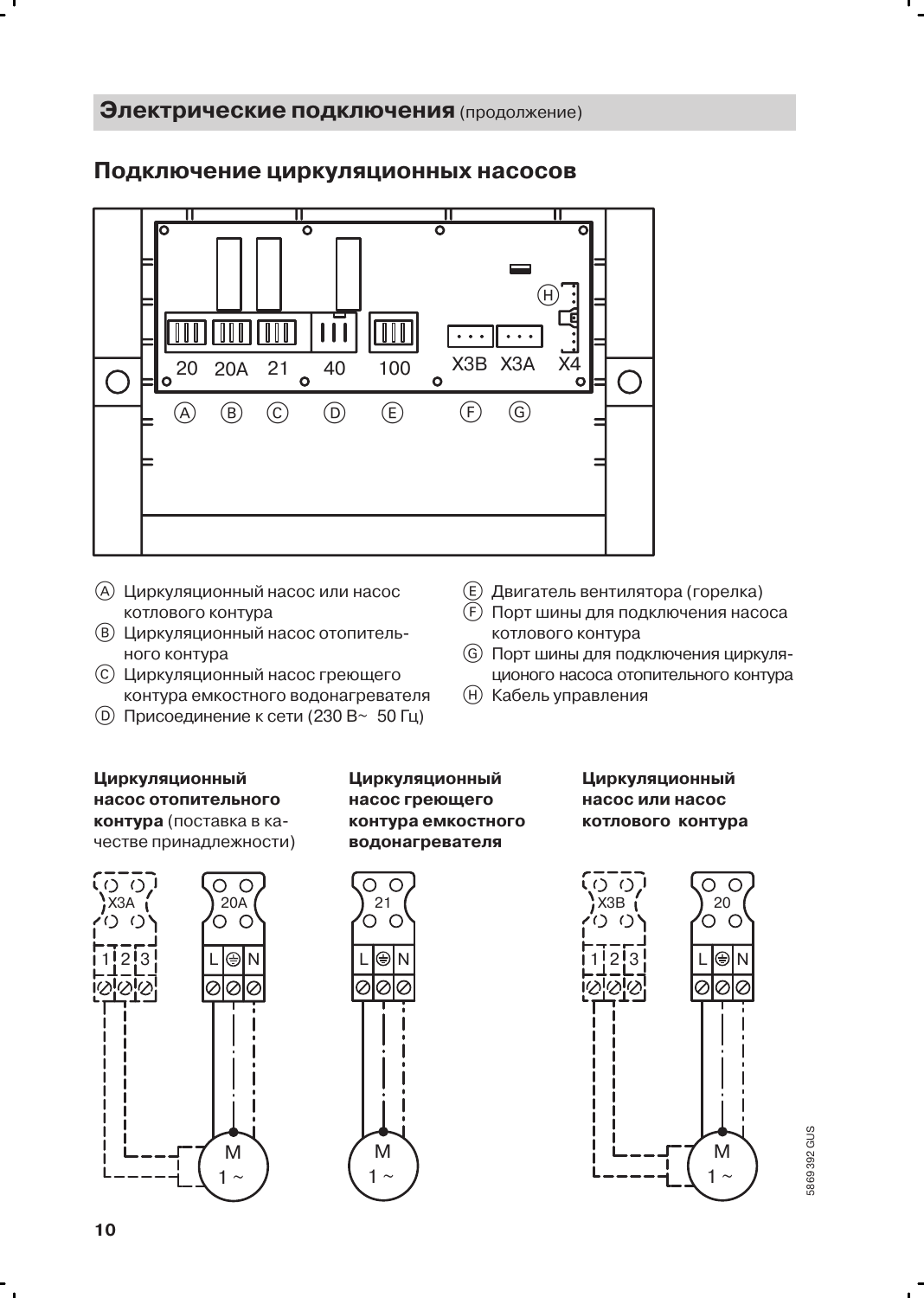### Присоединение к сети

#### Требования к главному выключателю (если он нужен)

На отопительных установках, соответствующих DIN VDE 0116, главный выключатель, устанавливаемый монтажной фирмой, должен отвечать требованиям DIN VDE 0116 "раздел 6".

Главный выключатель должен размещаться за пределами места установки и одновременно отключать все незаземленные провода при растворе контактов не менее 3 мм.



Не допускать перепутывания жил "L1" и "N".

Защита питающей линии предохранителем на макс. 16 А.

(A) Главный выключатель (приобретается отдельно)

### Установка блока управления контроллера